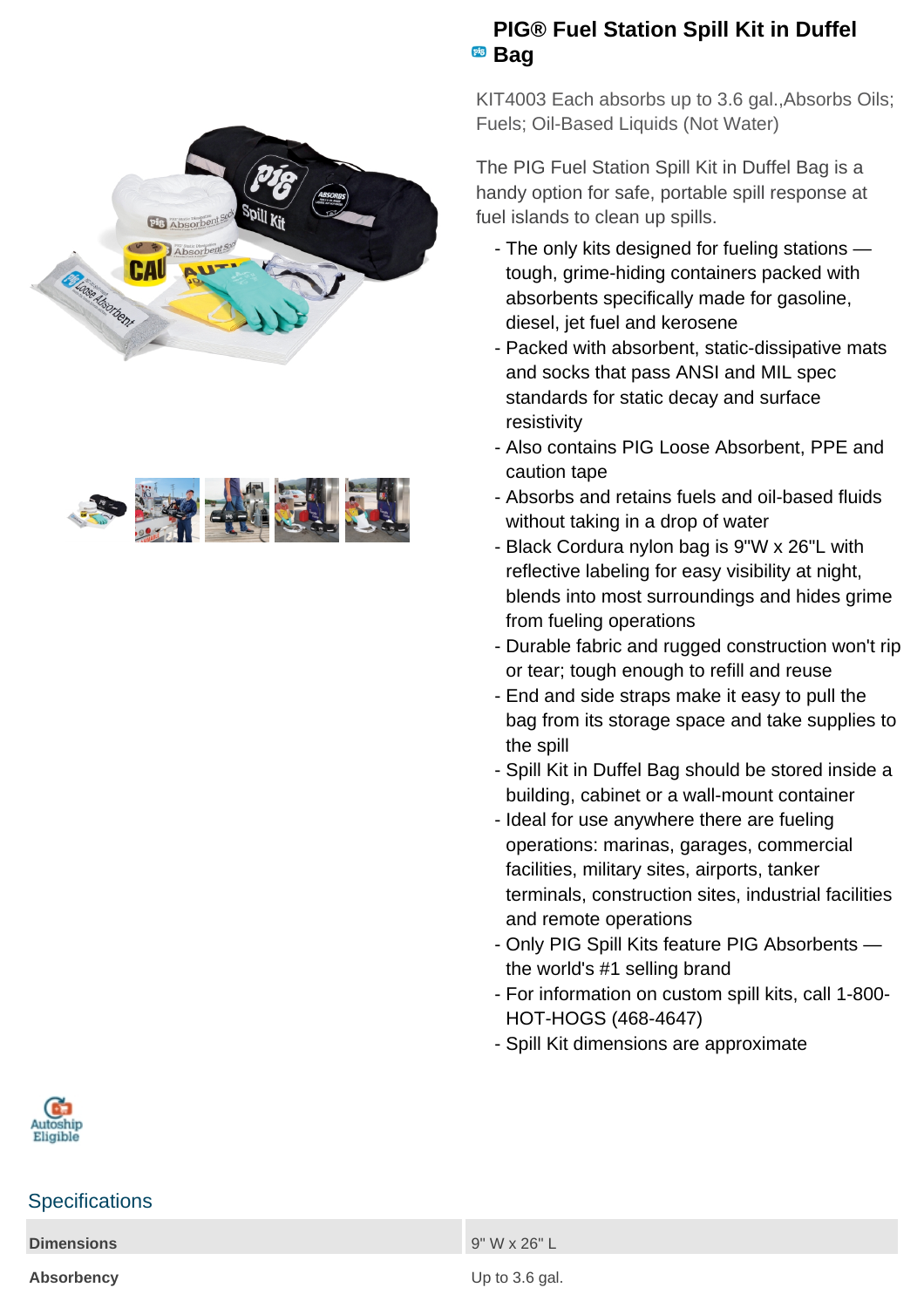| <b>Brand</b>                | <b>PIG</b>                                                                                                                                                                                                                                                                                                                                                                                                 |
|-----------------------------|------------------------------------------------------------------------------------------------------------------------------------------------------------------------------------------------------------------------------------------------------------------------------------------------------------------------------------------------------------------------------------------------------------|
| <b>Container Type</b>       | Portable Bag                                                                                                                                                                                                                                                                                                                                                                                               |
| <b>Fluid Absorbed</b>       | Oils; Fuels; Oil-Based Liquids (Not Water)                                                                                                                                                                                                                                                                                                                                                                 |
| <b>High Visibility</b>      | <b>No</b>                                                                                                                                                                                                                                                                                                                                                                                                  |
| <b>Color</b>                | <b>Black</b>                                                                                                                                                                                                                                                                                                                                                                                               |
| See-Through                 | No                                                                                                                                                                                                                                                                                                                                                                                                         |
| <b>UV Resistant</b>         | <b>No</b>                                                                                                                                                                                                                                                                                                                                                                                                  |
| <b>Wheels</b>               | Not Applicable                                                                                                                                                                                                                                                                                                                                                                                             |
| Sold as                     | 1 each                                                                                                                                                                                                                                                                                                                                                                                                     |
| Weight                      | 10.25 lbs.                                                                                                                                                                                                                                                                                                                                                                                                 |
| # per Pallet                | 28                                                                                                                                                                                                                                                                                                                                                                                                         |
| <b>Composition</b>          | Mats: Polypropylene<br>Socks: Polypropylene<br>Loose Absorbent: Cellulose Fiber, Kaolin Clay, Calcium<br>Carbonate<br>Intentionally Added Ingredients: Sodium Sulfate, Diethyl<br>Pthalate, Estragole<br>Bag: Cordura                                                                                                                                                                                      |
| <b>Includes</b>             | 2 - ext. dia. 3" x 48" L PIG® Static-Dissipative Absorbent<br>Sock (SKM700)<br>15 - 15" W x 20" L PIG® Stat-Mat® Absorbent Pad (MAT215)<br>1 - PIG® Dri Loose Absorbent in Spill Pouch (PLP220)<br>1 - Economy Goggle (GLS290-AF)<br>1 - 13" Nitrile Glove<br>1 - Apron<br>5 - 18" W x 30" H Polyethylene Disposal Bags (BAG201-S)<br>1 - Caution Tape<br>1 - Instructions<br>1 - ext. dia. 9" x 26" L Bag |
| <b>UNSPSC</b>               | 47131905                                                                                                                                                                                                                                                                                                                                                                                                   |
| <b>Pigalog® Page Number</b> | Page 107                                                                                                                                                                                                                                                                                                                                                                                                   |
| <b>Metric Equivalent</b>    |                                                                                                                                                                                                                                                                                                                                                                                                            |
|                             |                                                                                                                                                                                                                                                                                                                                                                                                            |

| <b>Absorbency</b> | Up to $13.6 L$    |
|-------------------|-------------------|
| <b>Dimensions</b> | 22.9cm W x 66cm L |
| Weight            | 4.6 kg            |

## Technical Information

#### **CountryNoShip**

This product is subject to export restrictions and cannot be shipped to the European Union or Great Britain.

#### **Technical Documents**